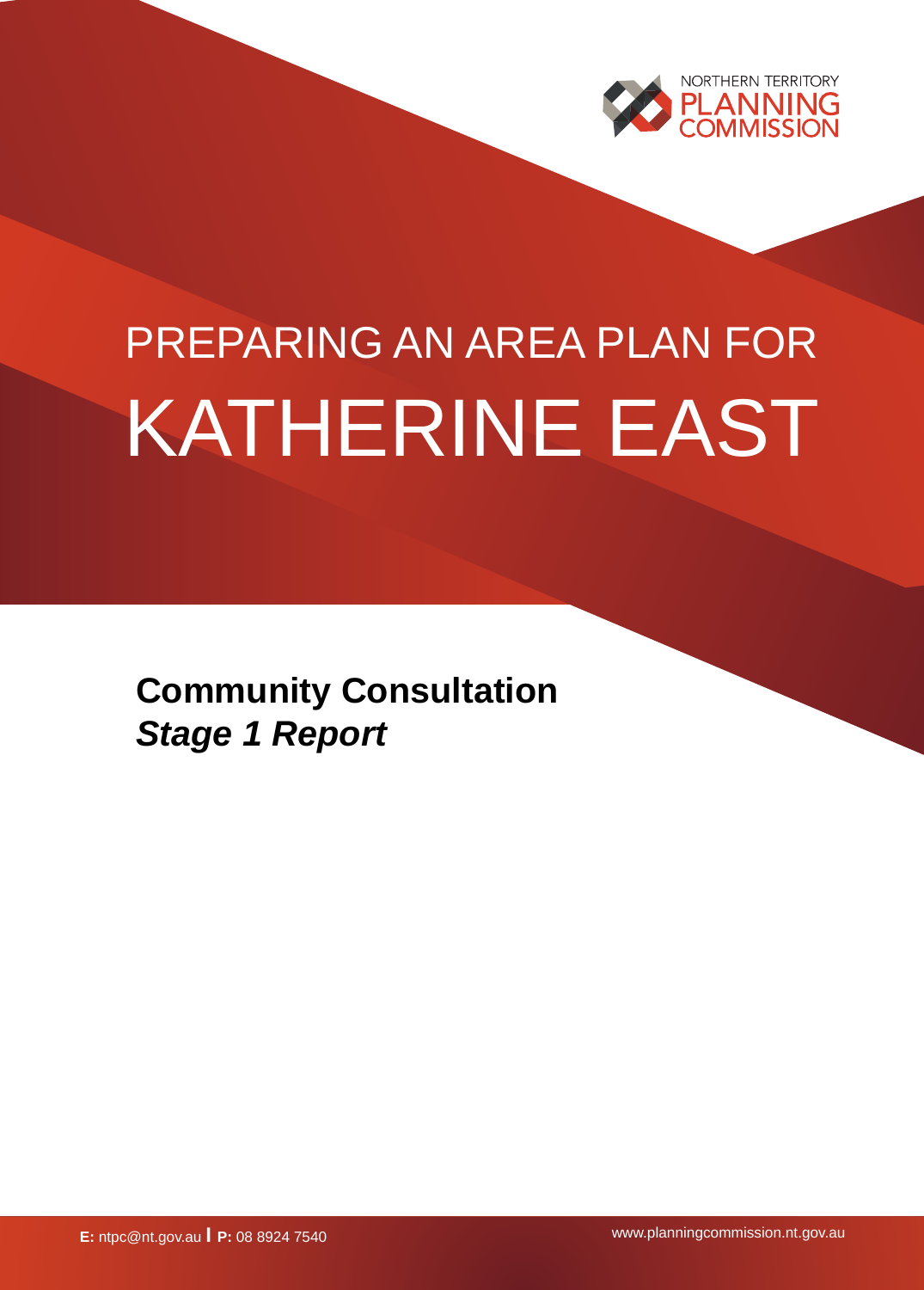# **TABLE OF CONTENTS**

| Stage 1 Consultation Process 3 |  |
|--------------------------------|--|
|                                |  |
|                                |  |
|                                |  |

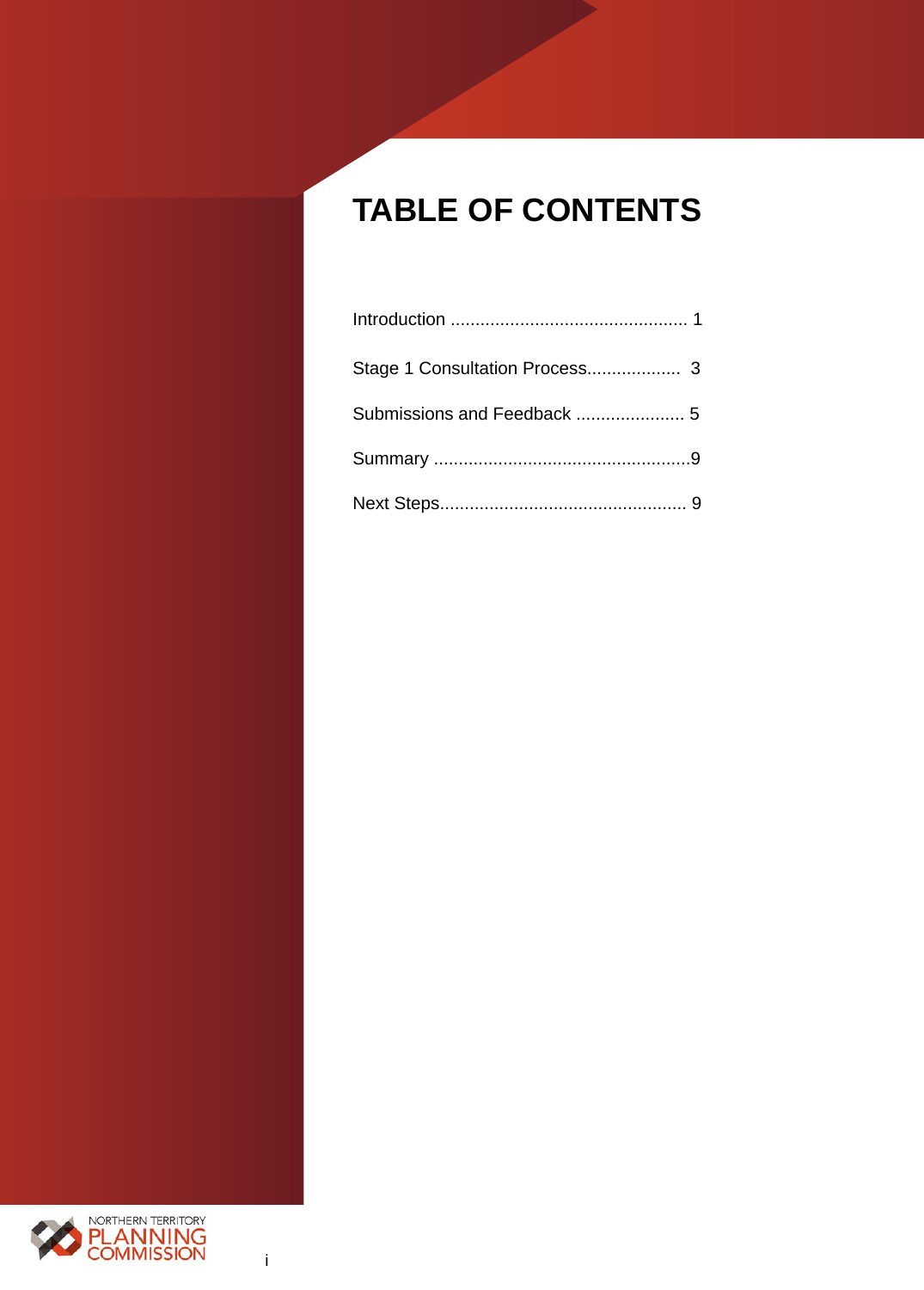# **INTRODUCTION**

On 9 November 2018 the Northern Territory Planning Commission commenced the first stage of public consultation on the Katherine East Area Plan. The Planning Commission is continuing the work of the Katherine Land Use Plan 2014 by developing a detailed planning framework for Katherine East. The Katherine Land Use Plan 2014 provides the Planning Commission broad policy direction to guide the preparation of an Area Plan for Katherine East.

To assist in the preparation of the draft Katherine East Area Plan, the Planning Commission endorsed a Community Engagement Strategy. The engagement strategy identified that the Area Plan would be prepared in three stages as shown in Figure 1.

Stage 1 community consultation closed on Friday 14 December 2018. Stage 1 was an opportunity for the community to participate in the planning process by contributing to the development of a vision to meet the future needs of the Katherine East community.

The purpose of this report is to summarise key themes that were identified by the community during consultation. The feedback received has assisted the Planning Commission in its preparation of developing the draft Katherine East Area Plan.

The Katherine East Area Plan will be informed by population predictions. These are informed by some of the regions largest employment generators such as tourism, agribusiness and defence sectors.

The Area Plan aims to accommodate future growth by providing an increase in both residential and commercial land in Katherine East, while having regard to the commercial viability of the Katherine Town Centre.

#### **STAGE 1**

Information gathering and analysis. Includes community engagement and the assessment of study area character and infrastructure networks to identify options for accommodating growth.

#### **STAGE 2**

Prepare a draft Area Plan in response to initial community feedback and other assessments in Stage 1.

Community engagement on the draft Area Plan.

#### **STAGE 3**

Finalisation of the Area Plan by the NT Planning Commission and formal exhibition of the Area Plan to amend the NT Planning Scheme to include the Area Plan by the Minister.

*Figure 1: Process for preparing the Katherine East Area Plan.*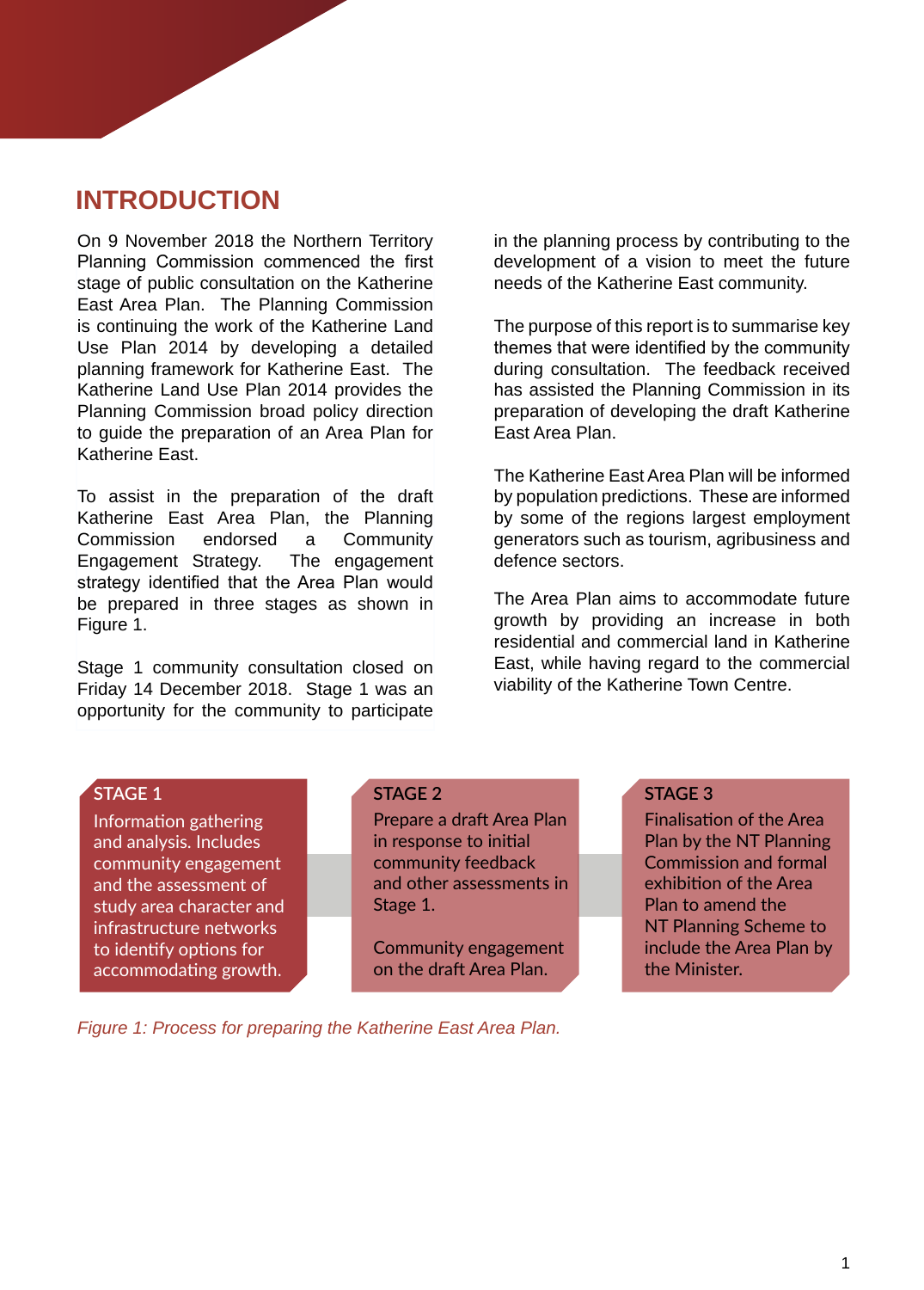## **The Study Area**

Katherine, the fourth largest settlement in the Northern Territory, is located 312 km south of Darwin on the Katherine River. In 2016, the Australian Bureau of Statistics estimated the residential population of the Katherine Local Government Area to be 9717.

The Katherine East study area comprises approximately 833 hectares of land within the Municipality of Katherine. It is located about 2½ kilometres east of the Katherine town centre.

Existing land uses in Katherine East are predominantly residential, community purpose and commercial north of the Stuart Highway; and industrial south of the Highway.

Katherine is central to the regions' tourism, agribusiness and defence sectors and sits at the junction of the Stuart and Victoria Highway linking north to south and to Western Australia. The study area is noted in Figure 2.



*Figure 2: Katherine East Study Area*

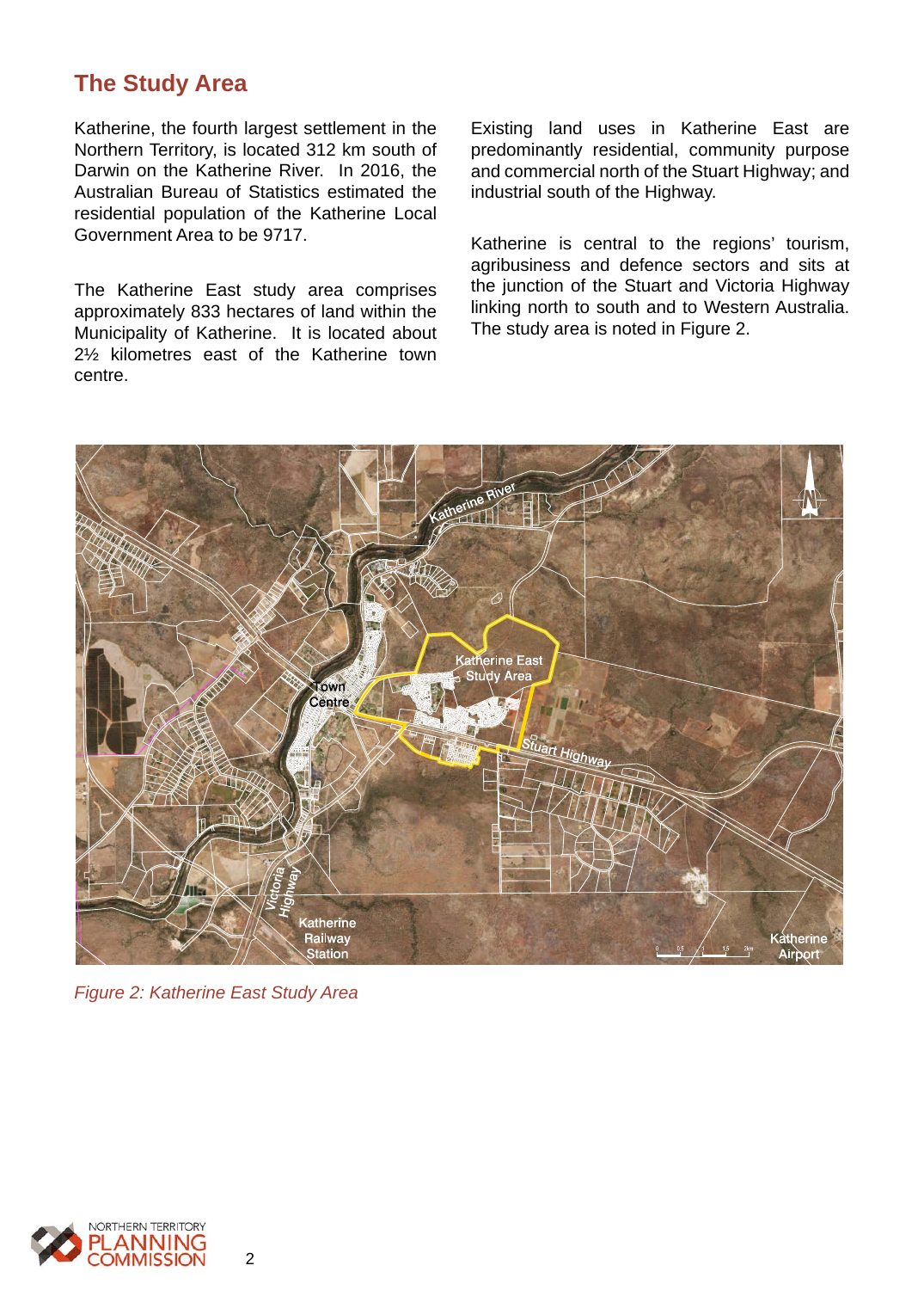# **CONSULTATION WITH STAKEHOLDERS**

Stage 1 consultation with the community was undertaken by the Planning Commission over a five week period from Friday 9 November 2018 to Friday 14 December 2018.

The first stage of consultation was focused on gathering information, building understanding of stakeholder concerns and sensitivities, and providing opportunities through a variety of feedback mechanisms to encourage and enable participation from all stakeholders. Stakeholder groups engaged were:

- residents:
- local Businesses;
- local Members;
- Katherine Town Council;
- special interest and community groups;
- Government agencies and departments; and
- industry associates and representative bodies.

The activities shown in Figure 3 were used to engage with stakeholders identified in the endorsed Community Engagement Strategy. Engagement activities sought to:

- provide clear, balanced and consistent consultation by delivering engagement opportunities and a variety of feedback mechanisms to encourage involvement from all stakeholders; and
- promote improved knowledge and understanding of the land use planning process and its role in the delivery of community aspirations for the future of the Katherine East Area Plan.



*Figure 3: Consultation Methodology*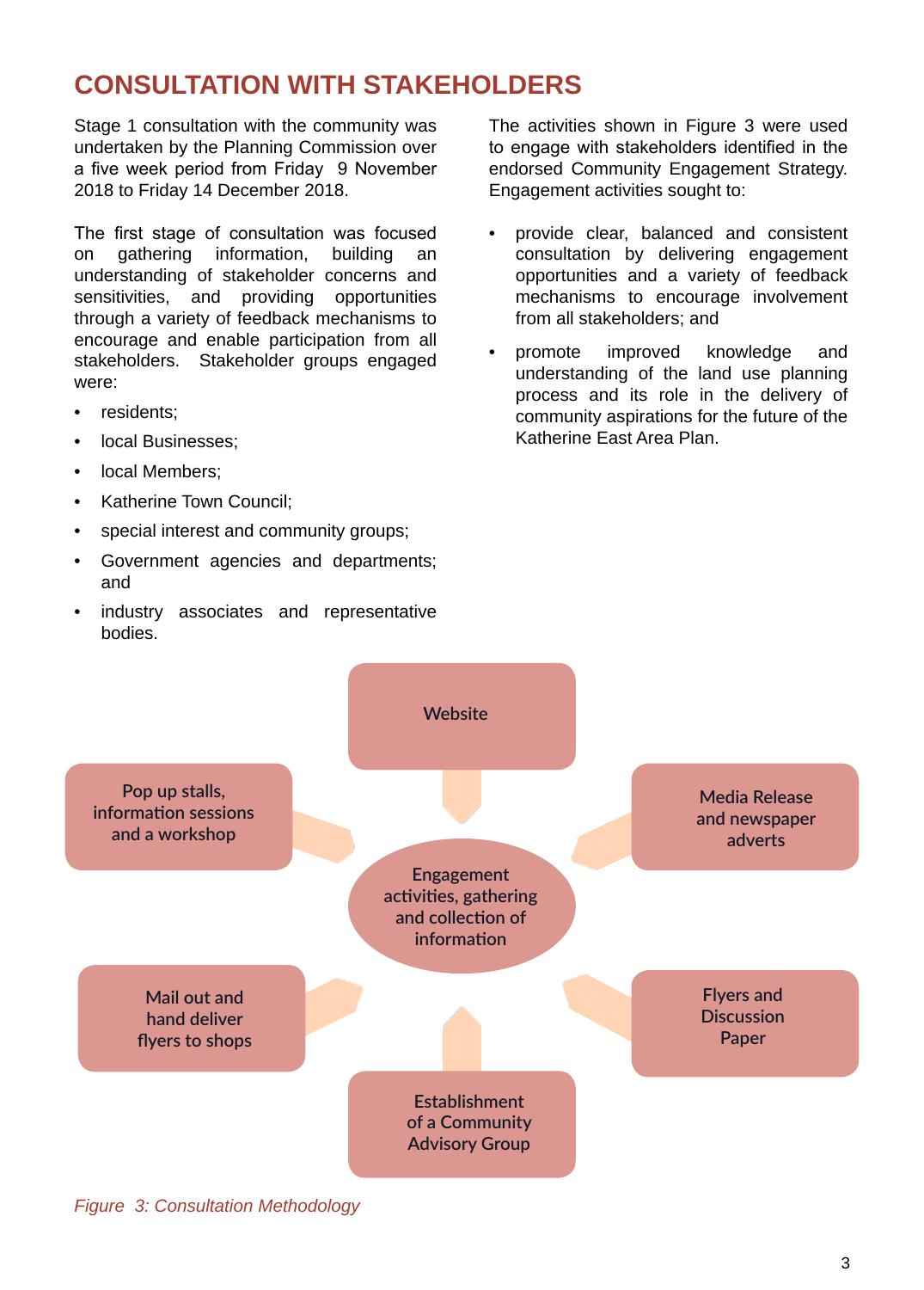# **Consultation Activities**

## Land Owners / Residents

Approximately 1900 post cards were mailed out to the residents of the Katherine region including surrounding areas. The post cards informed local residents that the Planning Commission had started work on the Area Plan for Katherine East and sought to encourage community involvement in the area planning process.

Awareness raising of the Planning Commission work was also promoted through the following activities:

- print advertising in the Katherine Times;
- a dedicated page on the NT Planning Commission website including times and dates of public displays, contact details to receive submissions, answer enquiries, and an online feedback form;
- pop-up stalls at the Katherine Central Shopping Centre and at the Big Arts and Crafts Market (YMCA); and
- community information sessions and workshop.

## Community Advisory Group

The Katherine Town Council sought Expressions of Interest from community members interested in becoming part of the Community Advisory Group (CAG) to participate in the development of the Area Plan for Katherine East.

Departmental staff met with the CAG members on Tuesday 18 December 2018 and Thursday 17 January 2019. The members were briefed about the project and their role in developing the Area Plan as well as having an opportunity to provide comment on the Stage 1 Consultation Report.

## Katherine Town Council

The Katherine East Area Plan falls within the jurisdiction of the Katherine Town Council.

Representatives of the Planning Commission briefed Katherine Town Council on 23 October 2018 with regard to the Stage 1 consultation process for the Katherine East Area Plan. The Council and its staff are represented on the CAG.



## Project Advisory Group

The Project Advisory Group (PAG) is an advisory body with the purpose of providing strategic direction and specialist advice. The PAG comprises Government specialists and stakeholders.

On 19 September 2018 they reviewed the Discussion Paper for Stage 1. Feedback and comments received were taken into consideration in preparation of the Discussion Paper. A summary of the Planning Commission Stage 1 findings and a preliminary version of the draft Area Plan will be presented to the PAG in March 2019.

## **Other**

Government Departments, and industry identified as stakeholders in the endorsed Community Engagement Strategy were provided with the consultation materials. They were invited to attend one the information sessions.

The Commission briefed the Member for Katherine, Sandra Nelson MLA on Thursday 25 October 2018 about the Katherine East Area Plan project.

## Pop-up Stalls and Information Sessions

The community of Katherine had several opportunities to be briefed on the project and provide verbal and written feedback to the Planning Commission at various pop-up stalls held around Kathrine.

Over 175 people engaged with the pop-up stalls during the consultation period. Pop-up stalls were held at both the Katherine Central Shopping Centre and the Big Arts and Crafts Markets within the YMCA Hall.

Information sessions were held at the Government Centre and at Godinymayin Yijard Arts and Cultural Centre. Those that attended contributed ideas on how Katherine East should develop and what services should be provided in the neighbourhood centre.

## **Workshop**

A workshop was held on Saturday 1 December 2018 at the Town Council Chambers.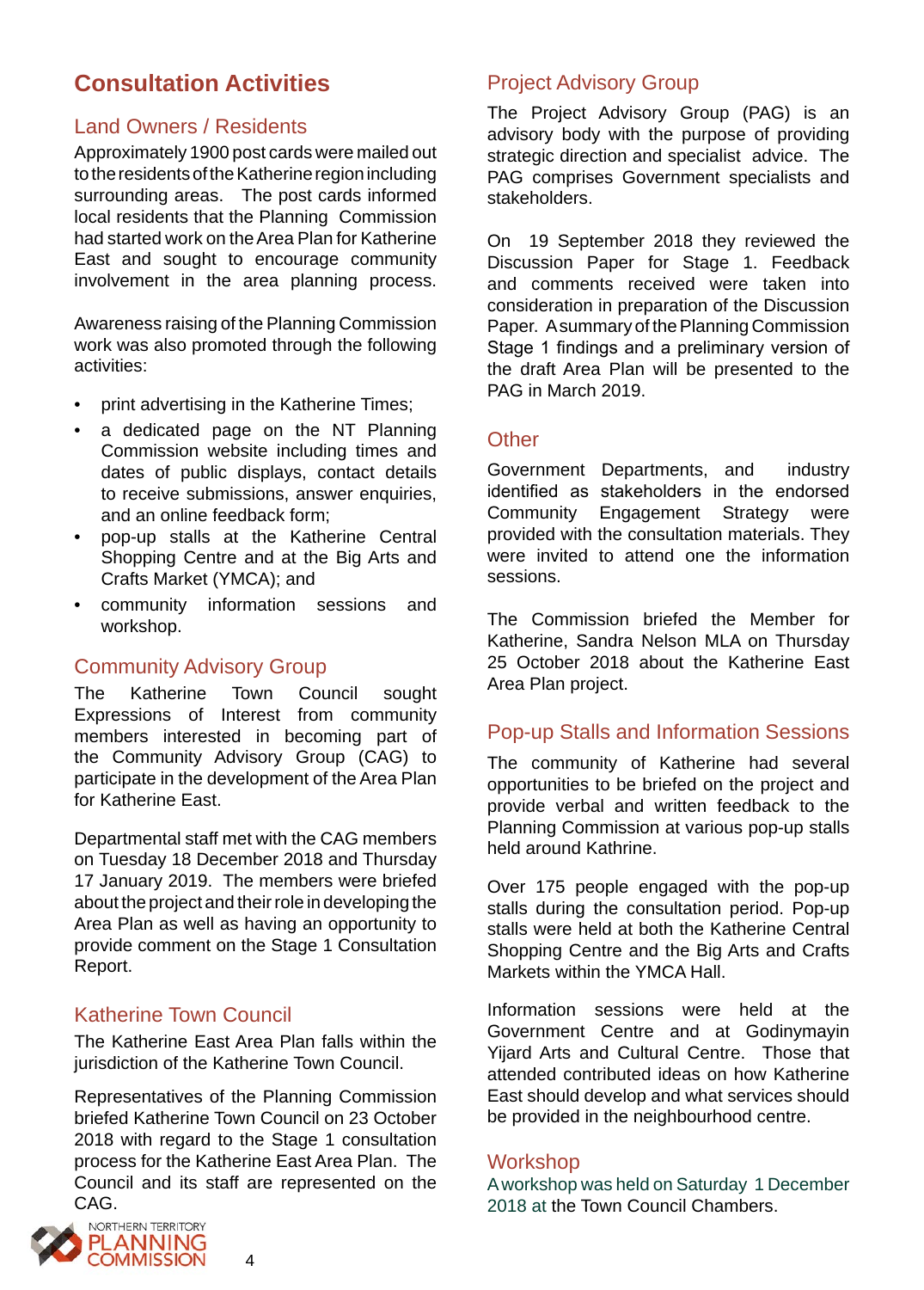# **SUBMISSIONS AND FEEDBACK**

## Feedback Summary From Written **Submissions**

The Planning Commission received thirteen written submissions from the Katherine community. The comments received during the engagement activities are summarised below.

## *Neighbourhood Centre*

Many of the people who engaged with the Planning Commission were supportive of a new neighbourhood centre to the south of Katherine East and noted that it would help ease congestion within the current town centre. Feedback and submissions specifically focused on the services that a neighbourhood centre would provide. Suggestions on possible land uses included:

- a shopping centre;
- community centre;
- medical precinct; and
- housing choices including smaller residential lots surrounding the neighbourhood centre that are supported by open space facilities (parks).

## *Social Infrastructure*

The community is happy to see additional social infrastructure developed in Katherine East. Suggestions put forward by the community were:

- shaded park area:
- aged care facilities and supporting accommodation for independent living;
- bike tracks that connect back to the Katherine River bike path;
- a library;
- a community garden;
- educational facilties, including a primary school

## *Infrastructure*

The community of the Katherine region want assurances that there is water security and that new development will have access to reticulated water.

## *Roads and Transport*

The community supports a bus service within Katherine that links Katherine East, Katherine South, Katherine town centre and Nitmiluk Gorge.

A multi-use pedestrian and cycling network that incorporates the limestone outcrop areas was suggested through community feedback.

The proposed extension of Chambers Drive connecting to the future Hospital site and second neighbourhood centre was supported by the community. General comments were noted about the importance of road safety throughout Katherine East and the first neighbourhood centre proposed at the southern end of Katherine East.

#### *General Feedback*

The Planning Commission received feedback from the community that can't be resolved by the Katherine East Area Plan. This feedback included:

- the lack of a postal delivery service with in Katherine East; and
- affordability of land outside of the flood zone.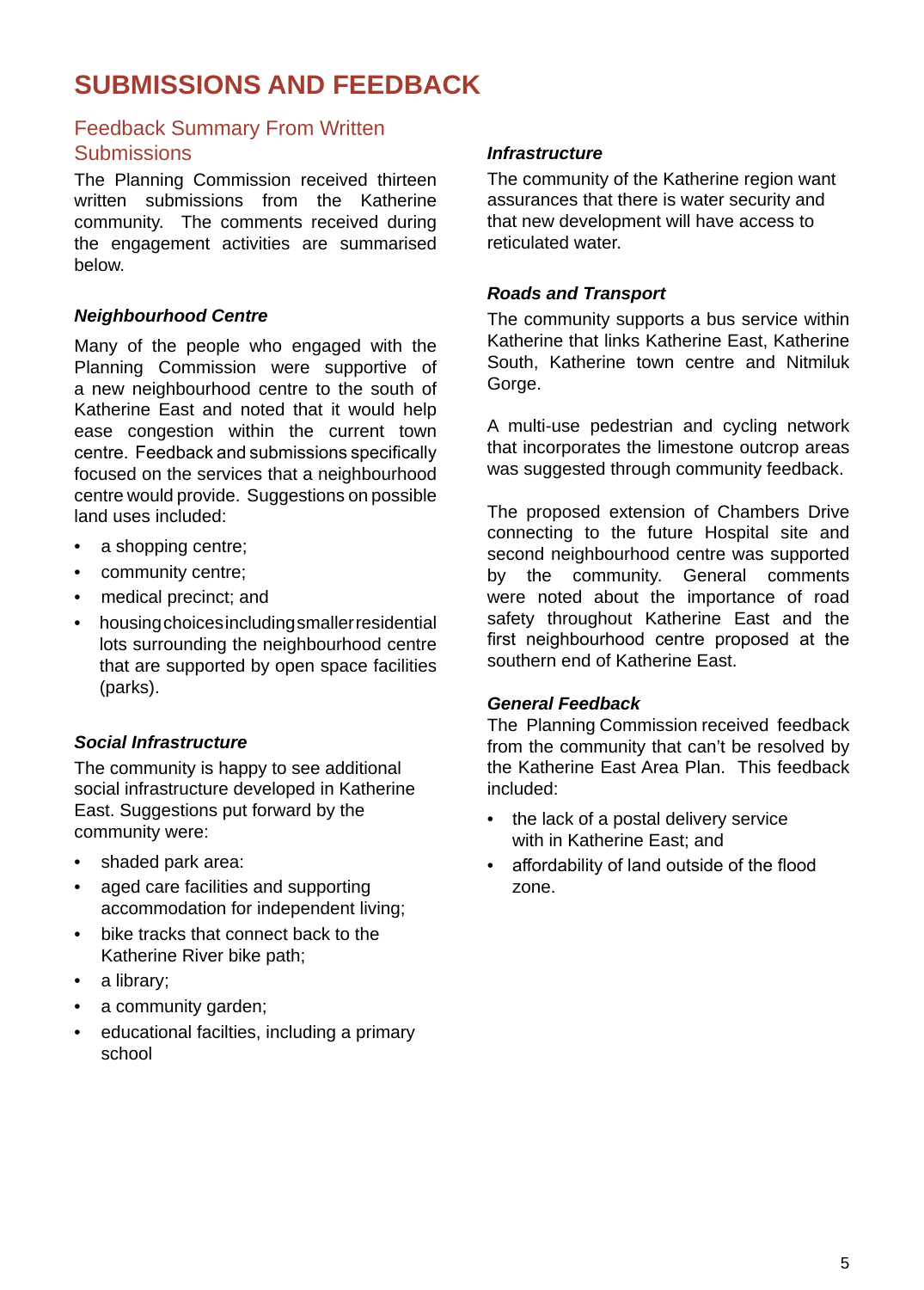## Feedback received from Workshop

A community workshop was held on 1 December 2018. Participants considered key topics including:

- Katherine East and its relationship with other land uses in the Katherine locality and the town centre;
- Subregional transport connections;
- Social Infrastructure: and
- Commercial centres.

Workshop participants were also asked to consider a 'Vision Statement' for the Katherine East Area Plan. Participants presented a statement that included the following; 'to live in a social, integrated, economically viable and environmentally sustainable community'.

Representatives from each group offered a summary of their discussions on the scenarios presented. It was observed that each group approached the scenarios from a different viewpoint of what they saw<br>as important. However, the groups were However, the groups were consistent with wanting similar objectives for the neighbourhood centre and surrounding area in Katherine East, including a community centre or hall for all users to share and a mixed use centre incorporating both commercial and residential opportunities.

Other outcomes were:

- opportunity to cater for diversity of population in innovative ways (design of civic spaces);
- housing choices, a variety and socially appropriate;
- provisions of aged care facilities;
- a walkable neighbourhood;
- transition of users from the town centre to the Neighbourhood centre that doesn't detract from the town centre;
- existing town centre to refocus on tourism activity; and
- second neighbourhood centre that is community focused and is aligned to the future hospital location.

## Government Agencies

The following NT Government agencies and service authorities provided comments with respect to the Katherine East project:

- Department of the Attorney-General and Justice
- Department of Tourism and Culture
- Department of Health
- Aboriginal Areas Protection Authority
- Department of Primary Industries and **Resources**
- Department of Education
- Department of Environment and Natural Resources
- Office of the Commissioner and Police and CEO of Fire and Emergency **Services**
- Power and Water Corporation

## *Department of the Attorney-General and Justice*

The Commercial Division of the Solicitor for the Northern Territory noted that a significant proportion of the land within the Katherine East Area Plan study area is subject to two Native Title determination applications. It is therefore possible that determinations recognising Native Title rights and interests, including the right of exclusive possession, may be made over the land subject to the plan.

## *Department of Tourism and Culture*

This Department noted that one of the actions articulated in Tourism Vision 2020 is to investigate opportunities in Katherine for the upgrade of existing properties or the development of new properties to increase hotel room inventory at the 4 star level.

This Department also suggested that the Katherine East Area Plan may wish to consider setting aside some commercial land use to enable development of new tourist commercial developments, such as a 4 star hotel/ motel development.

## *Department of Health*

NT Health has no specific comment at this time.

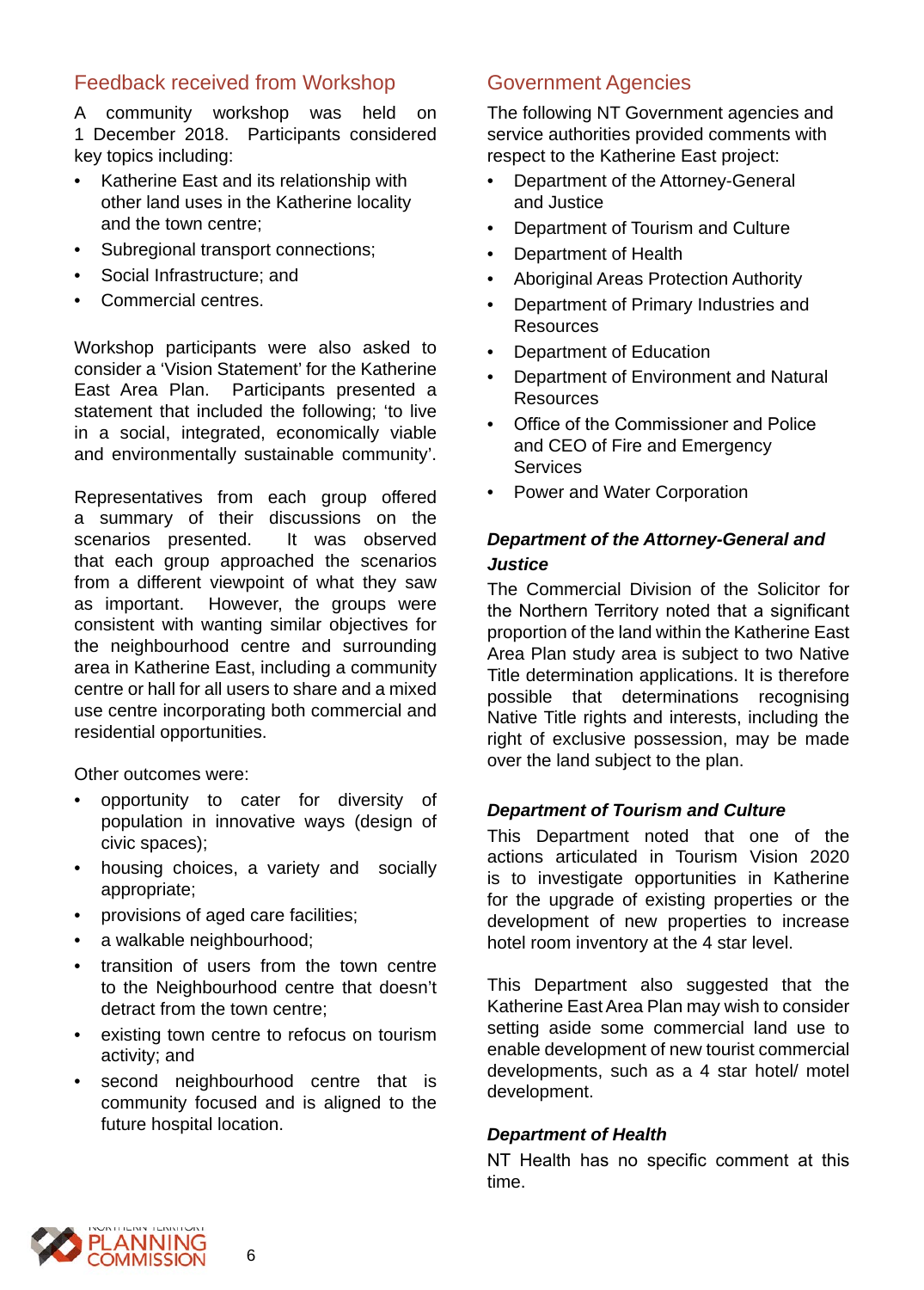## *Aboriginal Areas Protection Authority (AAPA)*

The AAPA recommended that an Authority Certificate be obtained for any new work/project not yet covered by an Authority Certificate.

## *Department of Primary Industries and Resources*

The Department of Primary Industry and Resources (DPIR) supports the concept of an Area Plan for Katherine East to enable sites for future major infrastructure such as roads, open space, community infrastructure and a commercial centre to be planned out well in advance. A well-considered master plan should also provide confidence to private investors to contribute to the growth of the suburb.

In 2007, as part of a review of Katherine Research Station (KRS), the department offered to release a 27 hectare section of freehold land along the border of KRS with Katherine East. This section has been demarcated, but DPIR continues to manage this land until needed, as unmanaged land would be liable to weed infestation and fire. Up to now, release of that land has not been requested, but the Department accepts that the land may be needed for development within the next few years as residential development has now started to reach the KRS boundary.

## *Department of Education*

The Department has stated that there is sufficient capacity within the existing school sites to cater for the projected low population growth and has sufficient space on the existing sites to expand into the future. The department will continue to monitor this through the management of enrollment boundaries for each school.

The Department is currently reviewing options for the delivery of education to students with special needs in the Katherine region. The review is scheduled to be completed in mid 2019 and depending on the outcome, there maybe a need for a new special school site in Katherine.

The Department also see opportunities in creating public transport networks to include future school bus services for students in the area.

## *Department of Environment and Natural Resources*

The Department has assessed the information and provided the following comments:

#### Flora and Fauna

It is noted that the discussion paper acknowledges the natural environment as a great asset of the locality that must be considered in determining future distributions of land uses within the study area. It recognises that sinkholes occur in the locality and this presents a constraint to development in some parts of Katherine East.

The study area has gently sloping terrain, woodland and two rock outcrops. The potential biodiversity values of these area is not referenced in the discussion paper.

The Katherine East Area Plan should recognising the obligations to protect threatened species as a number of threaten species that may occur within or immediately adjacent study area. There is no threatened flora species. This Department supports the retention of rocky outcrops and the flood prone areas and that buffers should be implemented around the sinkholes.

#### Water Resources

Katherine East is within the Daly Roper Beetaloo Water Control District and the Katherine (Tindall Limestone Aquifer) Water Allocation Plan area. Developments requiring water use in terms of the Water Act, taken from the above water resource will be subject to water licensing.

#### Rangelands Division

Soil mapping and associate mapping should be incorporated into Map 9 (natural constraints) of the Discussion paper, as soil profiles may potentially influence any future area plans.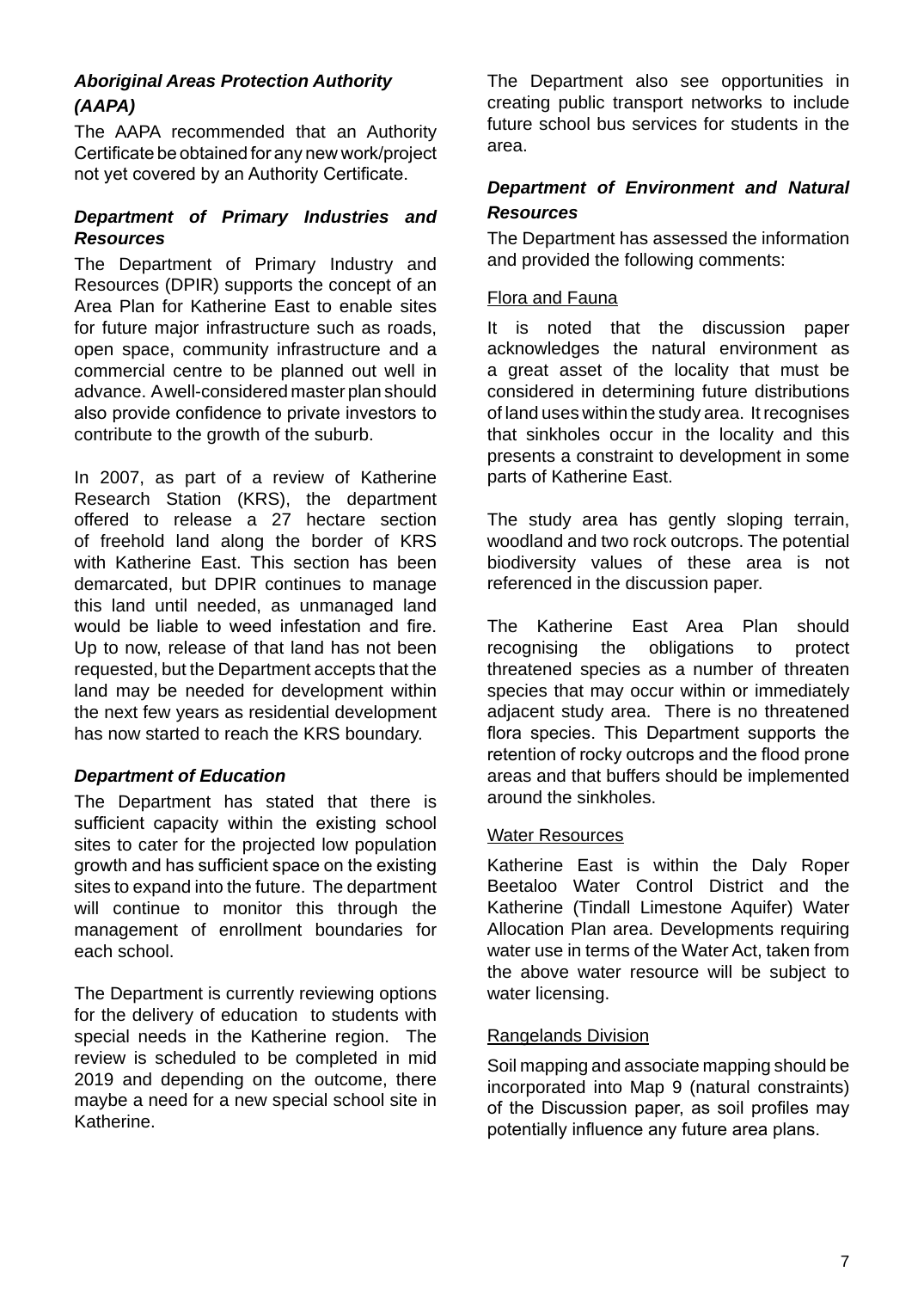## *Office of the Commissioner of Police and CEO of Fire and Emergency Service*

The Northern Territory (NT) Police, Fire and Emergency Services provides the following comments:

#### NT Fire and Rescue Service (NTFR

supportive of the future plan proposal given the construction of the new NT Fire, Rescue and Emergency Services complex (albeit on the opposite side of the highway) is in close proximity to the proposed growth area.

NT Emergency Service

- no new homes should be built in the flood extent area; and
- exit routes (roads) used for evacuation during a flood or for resupply purposes to be built above maximum flood extent height.

## *Power and Water Corporation*

## Water Services

Power and Water have several shortterm water and sewer infrastructure plans within the Katherine East Area, such as the Katherine East residential subdivision. Areas currently considered longer term development opportunities, such the northern sector of the Katherine East Area, will require further investigation during the Area Plan process.

It has been identified that several sewer pump stations for the area may require upgrades, some which may require additional land. A new ground level water tank in the region has also been discussed. Further investigation is advised as the Area Plan continues to develop.

The current sewer ponds are considered to have significant capacity available for ongoing development, however it should be noted that increases in industrial load may trigger a need for a regional Trade Waste solution. There may be scope in the future to upgrade the Water Treatment Plant as development progresses into the future.

## Power Services

Power Services need to work with NTPC/DIPL on the Area Plan as the staging of development occurs for potential development in Katherine area for the next 30 – 50 years.

This planning includes HV head works to supply power to the new developments. The future staging of the Area Plan will determine the best places to build the Zone Substations and other HV infrastructure as required in the future.

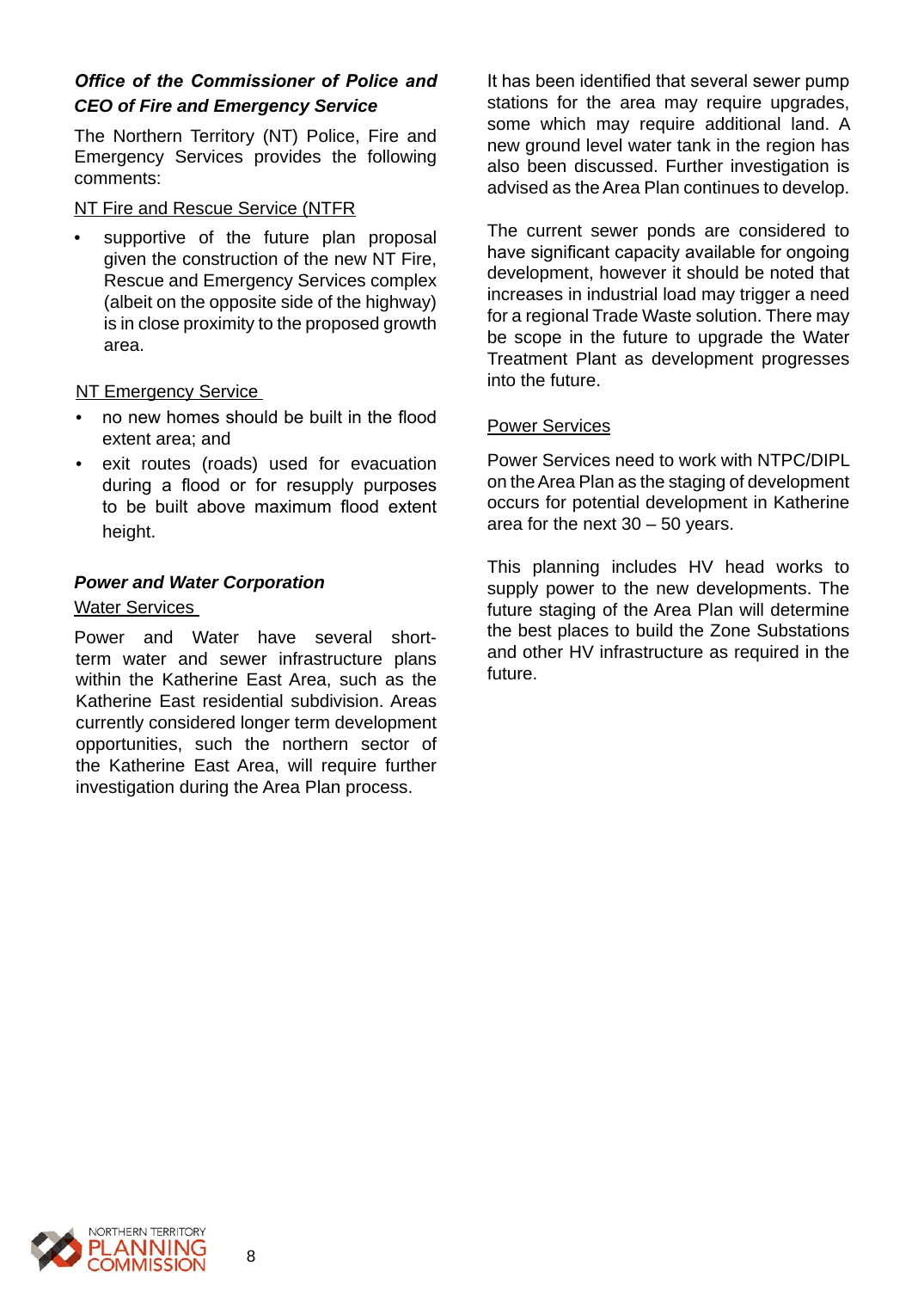# **SUMMARY**

Stage 1 consultation has allowed the Northern Territory Planning Commission to consult with the community on the future of the Katherine East Area Plan. This has occurred through a series of pop-up stalls, information sessions and a community workshop.

There was a high level of positive support for the Katherine East Area Plan, however the community provided limited written feedback on what they would like to see in the Area Plan. It would be imperative that Stage 2 consultation provide a detailed visual focus on the proposed neighbourhood centre to stimulate an increased responses from the community.

The Planning Commission understands from feedback that the community is more interested in viewing a plan as it understands that Katherine East has always been set aside for development; this may explain the low number of written submissions.

Not withstanding this the key matters raised by the community during consultation include:

- the provision of commercial, retail and social activity within the new neighbourhood centre;
- an aspiration to increase community and active facilities for pedestrians and cyclists;
- the emphasis on public amenity, particularly more shaded areas and open spaces; and
- creating a health services precinct around the proposed new hospital site.

# **NEXT STEPS**

This report covers only community consultation and engagement during Stage 1, the information gathering stage of the development of options for a draft Area Plan for Katherine East

Next step are to prepare a draft Area Plan in response to the feedback received in Stage 1.

The draft Area Plan will be prepared by Planning Commission in consultation with the Community Advisory Group, and will be made available for public comment as part of Stage 2 community engagement as shown in Figure 4.

**Stage 2** community engagement is expected to commence in April 2019.

## STAGE 1

Information gathering and analysis. Includes community engagement and the assessment of study area character and infrastructure networks to identify options for accommodating growth.

## **STAGE 2**

**Prepare a draft Area Plan in response to initial community feedback and other assessments in Stage 1.**

**Community engagement on the draft Area Plan.** 

## STAGE 3

Finalisation of the Area Plan by the NT Planning Commission and formal exhibition of the Area Plan to amend the

NT Planning Scheme to include the Area Plan by the Minister.

*Figure 4: Stages of engagement, showing Stage 2 as the next step for this project.*